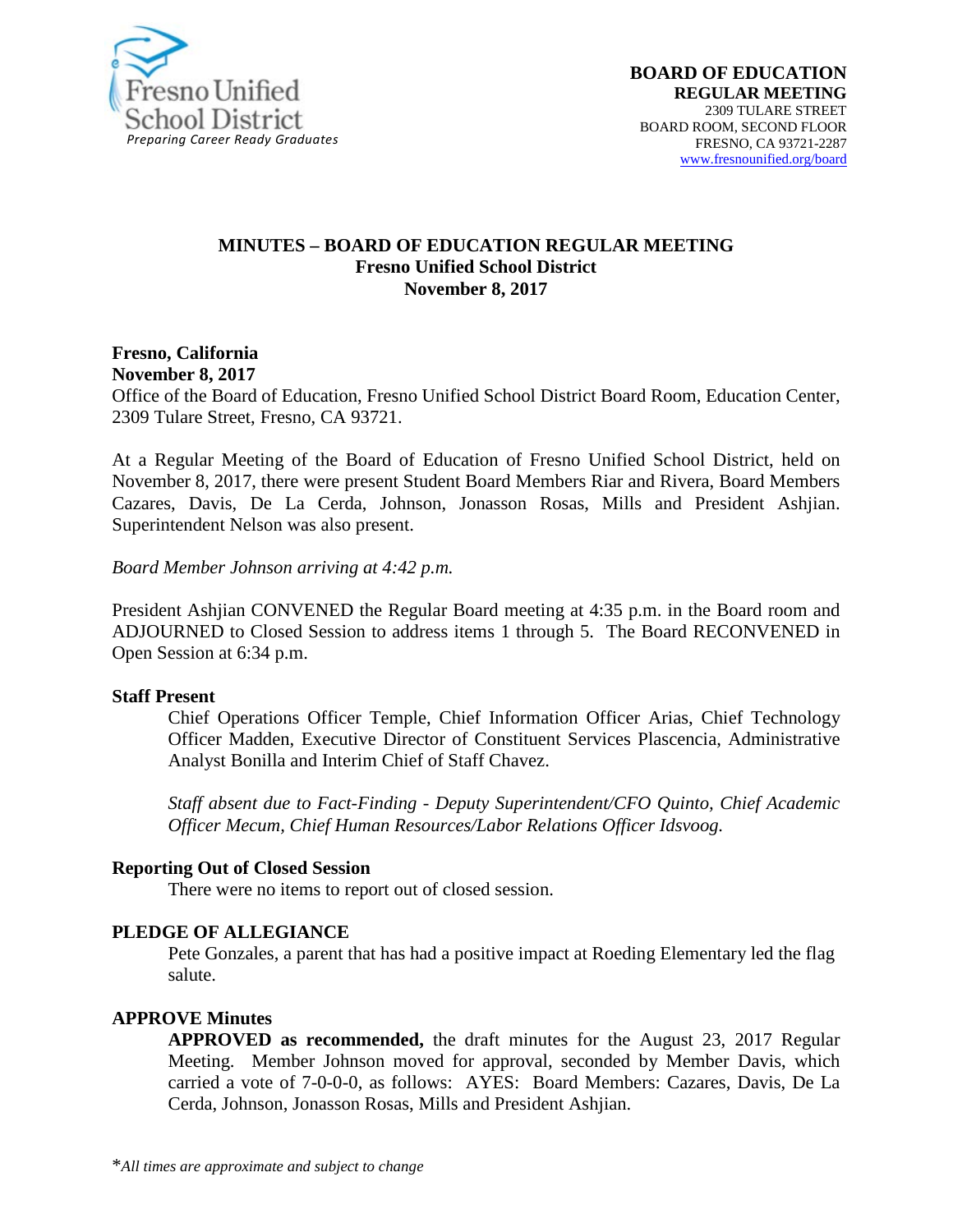#### **HEAR Reports from Student Board Representatives**

Students Robert Vaca and Adriana Sagrero Villegas from Roosevelt High School thanked Trustees Jonasson Rosas, Davis and De La Cerda for attending their ASB meeting and supporting student voices. The students voiced their support for the Senior Santa Project, to help seniors who may be alone this holiday season. They also shared some recent happenings from Roosevelt High including that the number AP students choosing to stay enrolled in the rigorous courses is on the rise. They're thankful for a great AP Program and team that helps build relationships and academic success. Also, Pancho the Pig is back on Roosevelt's campus. This means both of the school's JV and Varsity football teams won the Little Big Game. Students, staff, alumni and community partners were proud to attend the game and support the school. Students say school pride is on the rise as many students and staff are taking part in service learning projects in the Roosevelt community. Also, students from Sequoia Middle School shared with the board their extracurricular and academic activities, as well as their career aspirations.

### **ADOPT Resolution Proclaiming November as National Runaway Prevention Month**

**ADOPTED as recommended,** a resolution proclaiming November 2017 National Runaway Prevention Month. Member Jonasson Rosas moved for approval, seconded by Member Mills, which carried a 9-0-0-0 vote on a roll call vote as follows: AYES: Student Board Members Riar and Rivera, Board Members Cazares, Davis, De La Cerda, Johnson, Jonasson Rosas, Mills and President Ashjian.

#### **HEAR Report from Superintendent**

- The State of Education luncheon raised more than \$35,000 for the Fresno Unified Scholarship Fund. The event featured one of last year's scholarship winners, Lou Vang, who is now studying to be a teacher at Fresno State. Vang spoke about a teacher at King Elementary who spent extra time teaching her English and had a major impact on her life. The two lost touch, but were reunited at the State of Education luncheon. Her teacher, Thim Bounnhong-Sivlay, is now teaching at Storey Elementary. The event featured, for the first time, student artists from McLane and Edison high schools who were working on art pieces during the luncheon. At the end of the event, the pieces were auctioned off to benefit the scholarship fund.
- Thanked CalViva Health, Fresno County Superintendent of Schools Jim Yovino and Tzu-Chi Buddhist Foundation for their partnership in the See 2 Succeed program. See 2 Succeed provides free eye exams by an optometrist, prescriptions and free glasses to students who haven't pass their vision screening. Last year the mobile vision unit visited eight Fresno Unified schools. This year, the program has expanded to visit 18 campuses.
- Encouraged district employees to nominate their fellow outstanding employees for the Excellence in Education awards.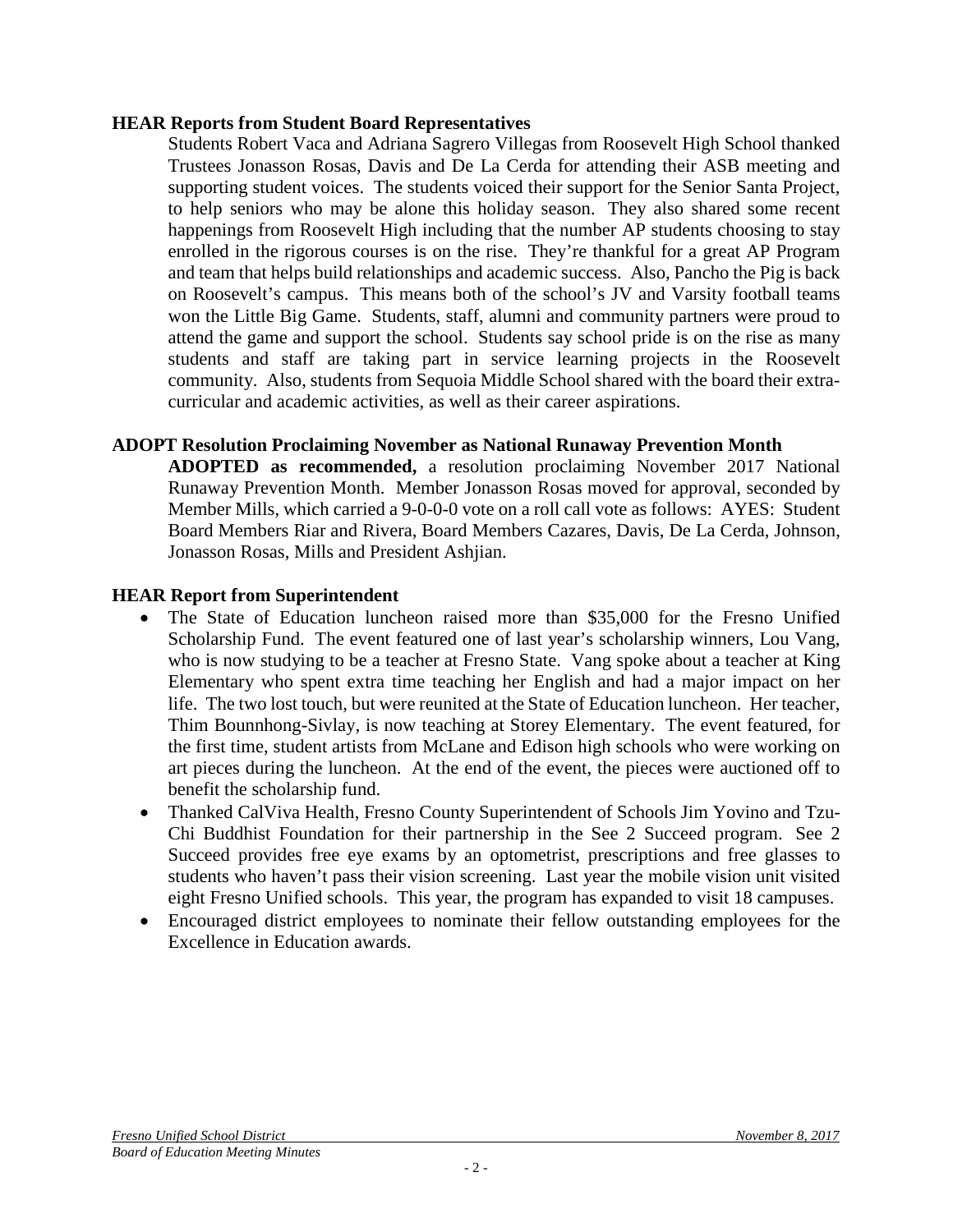On a motion by Member Davis, seconded by Member Cazares, the consent agenda was approved on a roll call vote of 9-0-0-0 as follows: AYES: Student Board Members Riar and Rivera, Board Members: Cazares, Davis, De La Cerda, Johnson, Jonasson Rosas, Mills and President Ashjian.

# **A. CONSENT AGENDA**

## **A-1, APPROVE Personnel List APPROVED as recommended,** the Personnel List, Appendix A, as submitted.

**A-2, ADOPT Findings of Fact and Recommendations of District Administrative Board ADOPTED as recommended,** the Findings of Fact and Recommendations of District Administrative Panels resulting from hearings on expulsion and readmittance cases conducted during the period since the October 25, 2017 Regular Board meeting.

# **A-3, ADOPT Resolution Ordering the Date of the Annual Organizational Meeting of the Governing Board**

**ADOPTED as recommended,** a Resolution Ordering the Date of the Annual Organizational Meeting of the Governing Board as December 13, 2017. Pursuant to section 35143 and 72000(c)(2)(A) of the Education Code of the State of California, the governing board of each district shall select an annual organizational meeting date. The date must fall within a 15-day period commencing on the day a new member's term begins or would begin, i.e. the same 15-day period applies to election and non-election years. Pursuant to California Education Code section 5017(a), new member terms begin on the first Friday of December. Therefore, the 2017 annual organizational meeting date must fall between December 1, 2017 and by no later than December 15, 2017.

# **A-4, APPROVE Budget Revision No. 2 for Fiscal Year 2017/18**

**APPROVED as recommended,** Budget Revision No. 2 for fiscal year 2017/18. Periodic updates to the district's budget are presented to the Board of Education for approval. Budget Revision No. 2 includes adjustments for updated information regarding carryover, actual beginning balances and necessary adjustments to support the acceptance of various grant awards.

## **A-5, APPROVE Revision to Exhibit A to the Joint Use Agreement with City of Fresno for Weekend Community Open Space Program, to Add Eleven Elementary Schools Adjacent to City Parks**

**APPROVED as recommended,** revision to "Exhibit A" the agreement between Fresno Unified and the City of Fresno for use of district green space at elementary and middle schools for the City's Weekend Community Open Space Program. It adds eleven elementary schools to the program, phased in over an approximate twelve-month period. The schools were identified by the City PARCS (Parks, After-school, Recreation and Community Services) Department to utilize the adjacent City parks to maximize green space available to the public. The operational plan includes installing a pass-through gate, specified by the district and at City expense, between the schools and parks. PARCS has committed to providing three supervision/recreation staff members at these schools (versus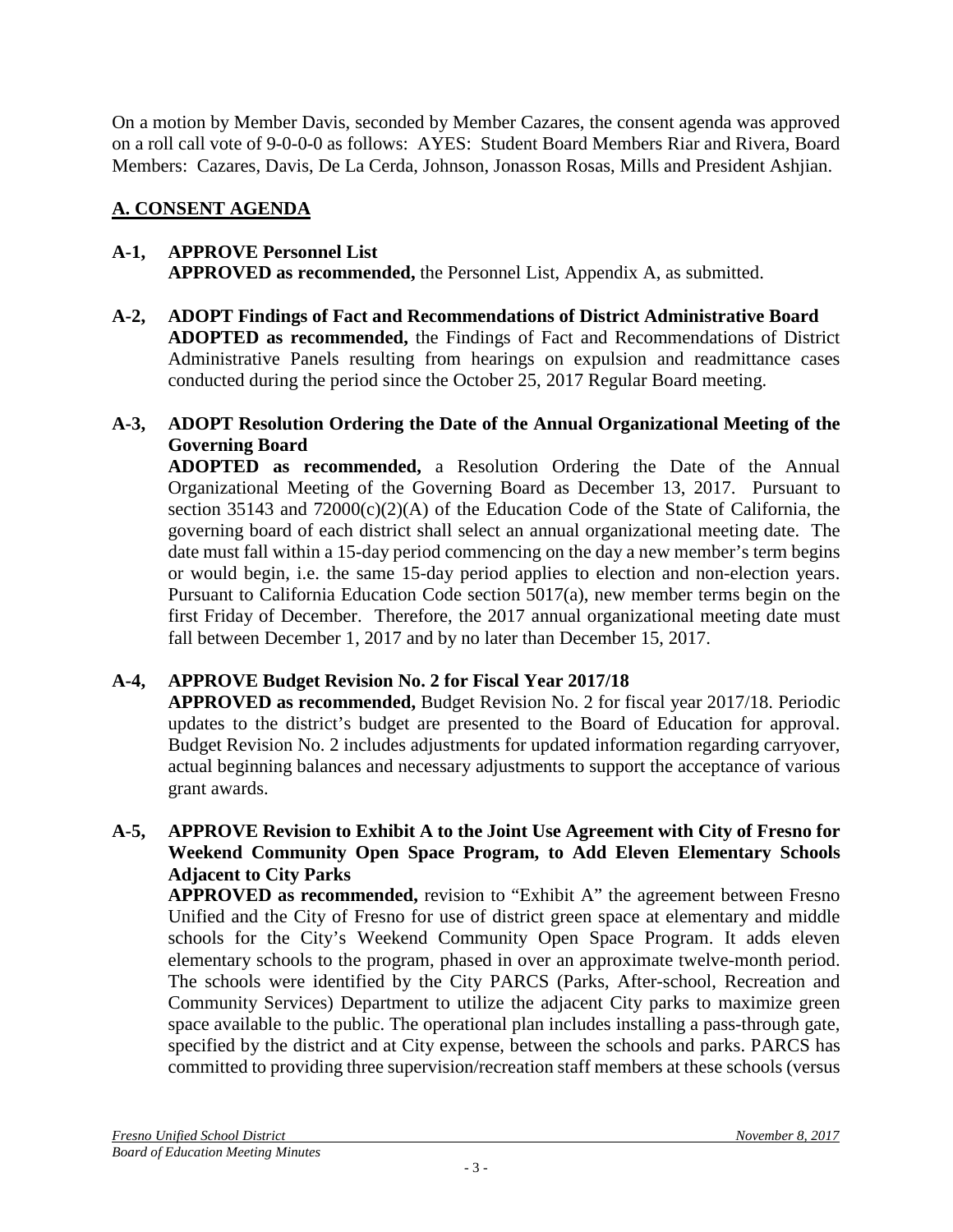two at the current schools) and engaging increased Police Department patrols for added safety/security.

**A-6, ADOPT Addendum to Independent Contractor Services Agreement with PresenceLearning, Inc.**

**ADOPTED as recommended,** an addendum to an existing agreement with PresenceLearning, Inc. in the amount of \$585,000. This vendor will provide speech/language services to students as required by Individualized Education Programs.

**A-7, RATIFY Placement of School Psychologist Intern RATIFIED as recommended,** a School Psychologist Internship Agreement in the amount of \$17,575. The intern will perform duties and responsibilities required of school psychology interns. The term of the School Psychologist Internship Agreement is September 13, 2017 through June 8, 2018.

## **A-8, RATIFY the Filing of a Notice of Completion**

**RATIFIED as recommended,** a Notice of Completion for the following project, which has been completed according to plans and specifications.

Bid 17-28 A-C, Asphalt Shingle Re-Roof for Locker and Multipurpose Rooms at Three **Campuses** 

## **END OF CONSENT AGENDA**

### **UNSCHEDULED ORAL COMMUNICATIONS**

**Andrew Fabela** – Concerned about the district getting enough teachers in the event of a strike.

**Beverly Fitzpatrick**, **Bernadette Planting**, **Jennifer Blackman and Tonya Stokes**- spoke about the 72 days of no action from the district regarding the LGBTQ comments of Board President Ashjian.

**Bishop Westbrooks** – Does not believe Board President Ashjian's comments promote bullying. Mentioned many parents don't know that they can opt out of the curriculum.

**Kevin Vang** – The importance of the engagement between the Southeast Asian community and staff. Thanked staff that attended the meeting.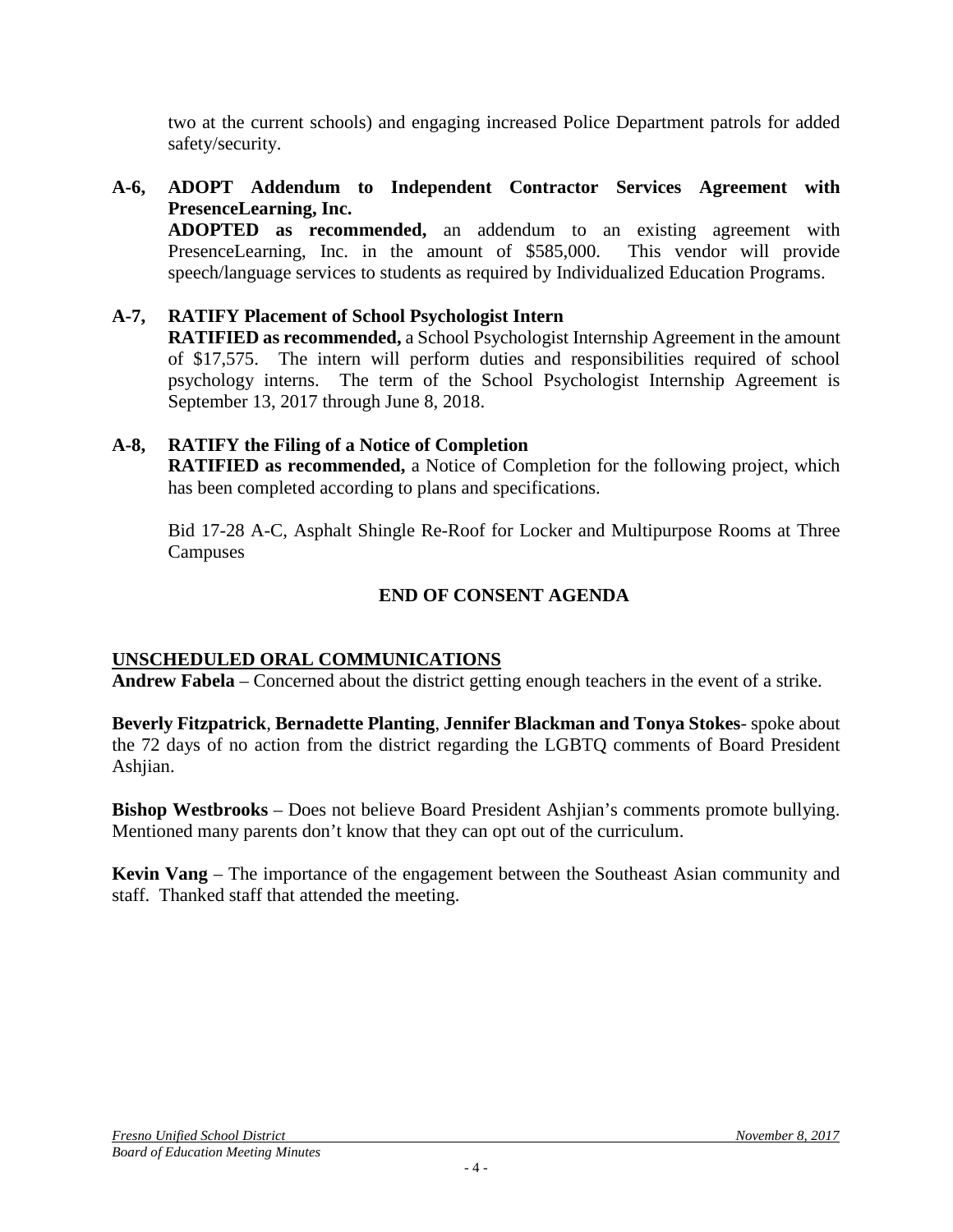# **B. CONFERENCE/DISCUSSION AGENDA**

## **Agenda Item B-9, Present and Discuss Designated Schools Achievement Data**

Staff presented an update to the Board on student achievement at designated schools. The presentation reviewed academic student achievement growth along with perception data from students, parents, and teachers at designated schools.

Presentation by Curriculum and Instruction Staff

An opportunity was provided to hear questions/concerns from members of the Board and staff was available to respond.

For the record, comments/questions were made regarding why first year schools are outperforming third year schools, are we replicating what is working well, what are we doing to assist those third year schools that are not doing well, when were the surveys administered, do the teachers develop their rubrics in their accountable communities, how many teachers were surveyed, clarity on the 2016-17 SBAC growth, what is the district average of those living in poverty, the percentage of English Learners in the district, pull critical components from designated schools and share with non-designated schools, and are we considering moving to all schools. Instructional Superintendent Ed Gomes and Instructional Superintendent Misty Her were available to answer questions and provide clarification. No action was required for this item.

## **Agenda Item B-10, Present and Discuss Conceptual Planning for New Southeast Elementary School**

Staff presented planning concepts for the new Southeast Elementary School. A new elementary school is needed in the Sunnyside High School region to accommodate increases in enrollment, and was prioritized by the Board for Measure X funding.

# Presentation by Chief of Operations Karin Temple

An opportunity was provided to hear questions/concerns from members of the Board and staff was available to respond.

For the record, comments/questions were made regarding projected enrollment, concerns of local canals, reaching out to residents of the mobile home park, portables on the plan, cost projections for new site, Valley Children's helping to pay cost of clinic, funding source of project, parking lots, planning for growth, creating an innovative school, accessible bathrooms for public use, southwest development, neighborhood schools, and admitting Fresno Unified students first. Chief Operations Officer Karin Temple was available to answer questions and provide clarification. No action is required for this item.

### Public Speaker:

**Andrew Fabela** – The number of classrooms projected for the new schools will not be big enough. Made suggestions for better utilization for new school.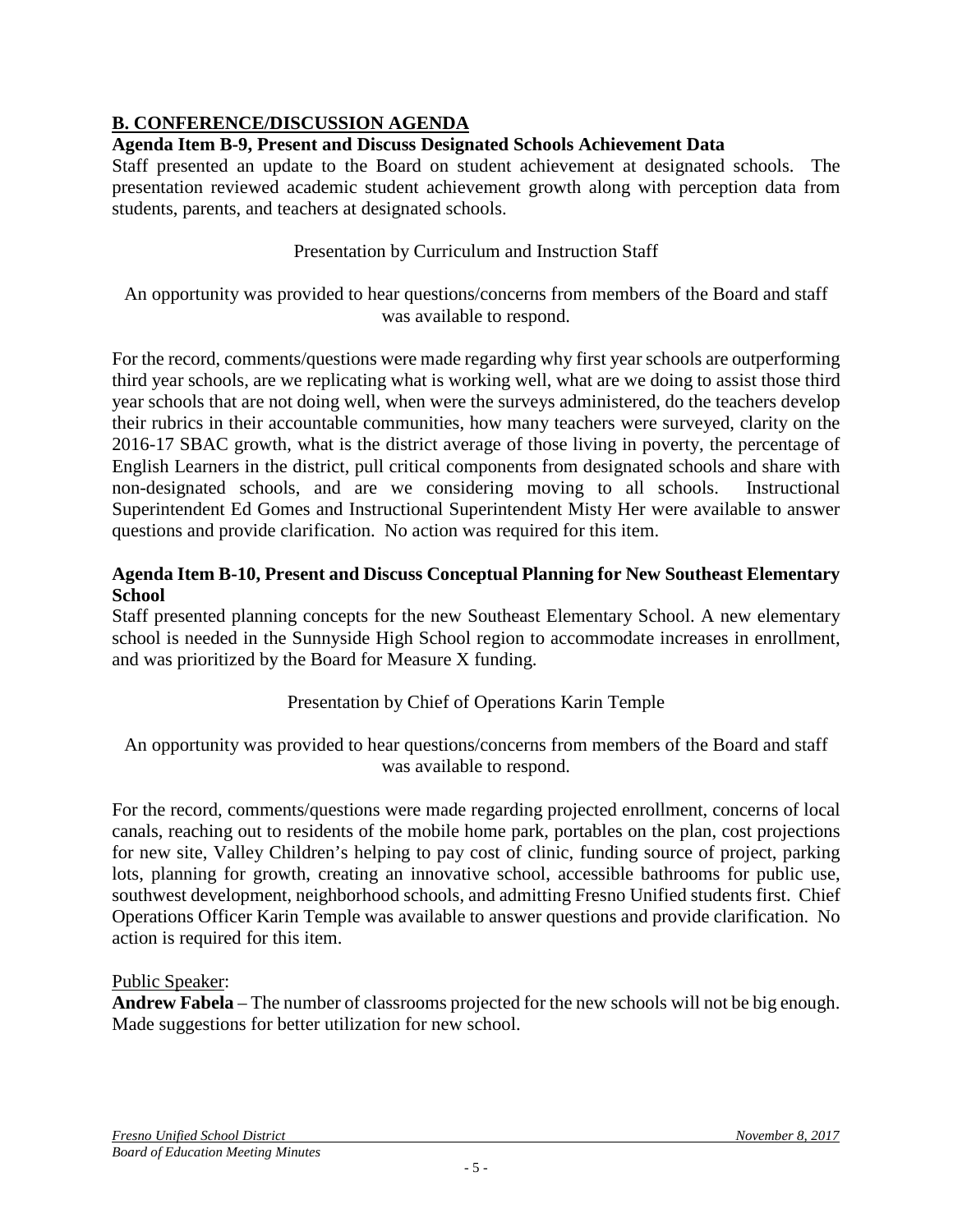### **Agenda Item B-11, Opportunity for Public Discussion on the California School Employees Association (CSEA) and its Fresno White Collar Unit Chapter 125 Proposal to Fresno Unified School District for Re-Opener Negotiations for the 2017/18 School Year**

In accordance with Government Code 3547, all initial proposals of the public school employers shall be presented at a public meeting of the public school employer, and thereafter shall be public record. The California School Employees Association (CSEA) and its Fresno White Collar Unit Chapter 125 proposal was initially made public at the October 25, 2017 meeting of the Board of Education. The proposal was returned for formal presentation, public discussion and acknowledgment of receipt.

## Presentation by Administrator Brian Christensen

## An opportunity was provided to hear questions/concerns from members of the Board and staff was available to respond.

For the record there were no comments/questions were made by board members or the public. No action is required on this item.

**Agenda Item B-12, Opportunity for Public Discussion and Adopt the Fresno Unified School District Proposal to California School Employees Association (CSEA) and its Fresno White Collar Unit Chapter 125 for Re-Opener Negotiations for the 2017/18 School Year** In accordance with Government Code 3547, all initial proposals of the public school employers shall be presented at a public meeting of the public school employer, and thereafter shall be public record. Presented was the Fresno Unified School District's proposal to California School Employees Association (CSEA) and its Fresno White Collar Unit Chapter 125 for Re-Opener Negotiations for the 2017/18 school year presented at the October 25, 2017 meeting of the Board of Education and returned to this agenda for public discussion and Board adoption.

# Presentation by Administrator Brian Christensen

An opportunity was provided to hear questions/concerns from members of the Board and staff was available to respond.

For the record there were no comments/questions were made by board members or the public. Member Davis moved for adoption, seconded by Member Mills, which carried a 7-0-0-0 vote. AYES: Board Members Cazares, Davis, De La Cerda, Johnson, Jonasson Rosas, Mills and President Ashjian.

## **Agenda Item B-13, Opportunity for Public Disclosure and Ratification of the 2016-2019 Negotiated Collective Bargaining Agreement between Fresno Unified School District and Service Employees International Union (SEIU) Local 521**

In accordance with Government Code 3547.5, all major provisions of collective bargaining agreements are to be presented at a public meeting of the public school employer before the employer enters into written agreement with an exclusive representative. Presented was a copy of the tentative agreement (TA) between Fresno Unified School District and Service Employees International Union (SEIU) Local 521.